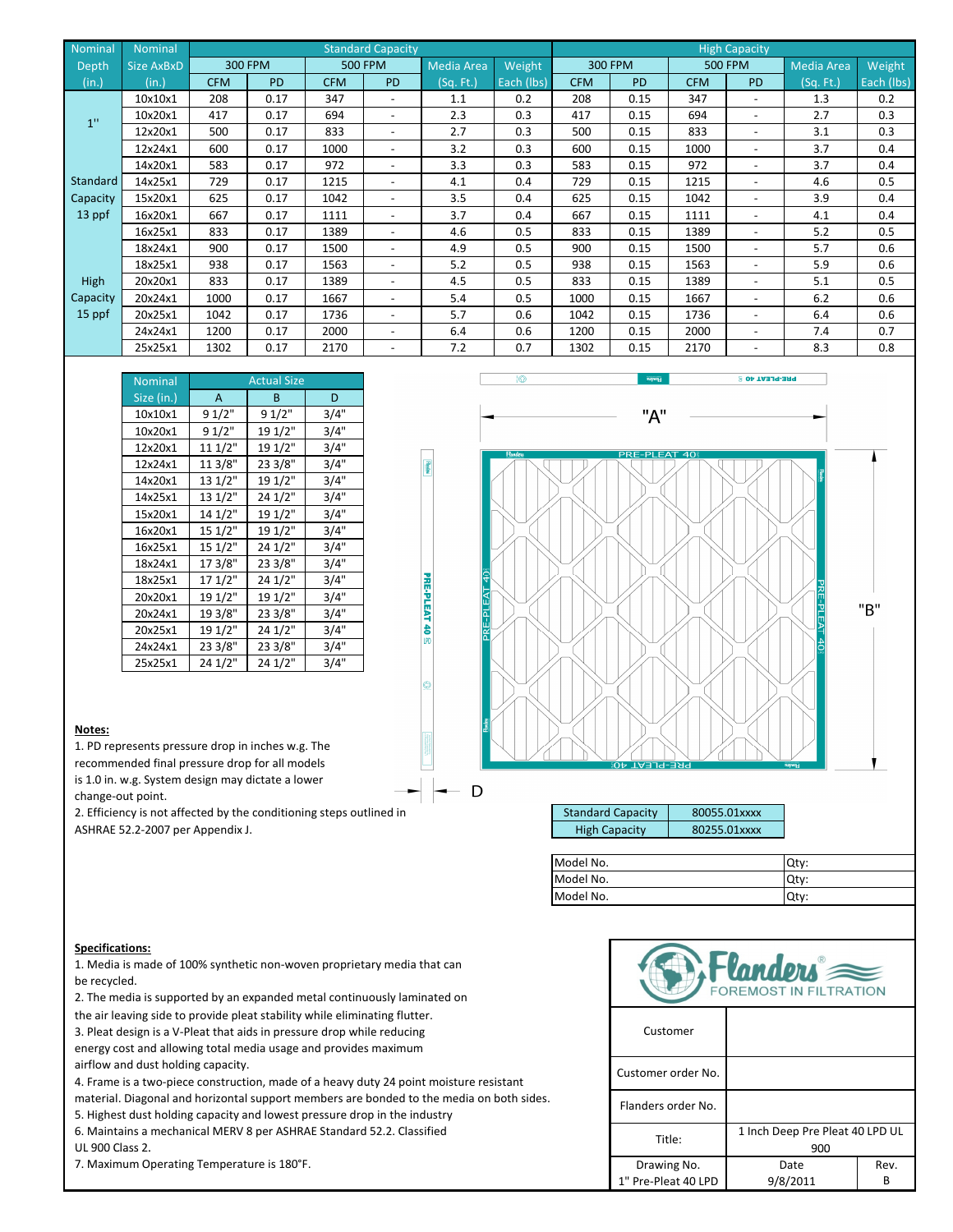| Nominal  | <b>Nominal</b> | <b>Standard Capacity</b> |           |            |                |                   |            | <b>High Capacity</b> |                |            |                |                   |            |
|----------|----------------|--------------------------|-----------|------------|----------------|-------------------|------------|----------------------|----------------|------------|----------------|-------------------|------------|
| Depth    | Size AxBxD     |                          | 300 FPM   |            | <b>500 FPM</b> | <b>Media Area</b> | Weight     |                      | <b>300 FPM</b> |            | <b>500 FPM</b> | <b>Media Area</b> | Weight     |
| (in.)    | (in.)          | <b>CFM</b>               | <b>PD</b> | <b>CFM</b> | <b>PD</b>      | (Sg. Ft.)         | Each (lbs) | <b>CFM</b>           | <b>PD</b>      | <b>CFM</b> | <b>PD</b>      | (Sq. Ft.)         | Each (lbs) |
|          | 10x20x2        | 417                      | 0.11      | 694        | 0.21           | 4.3               | 0.4        | 417                  | 0.10           | 694        | 0.20           | 6.2               | 0.5        |
| 2"       | 12x20x2        | 500                      | 0.11      | 833        | 0.21           | 4.8               | 0.5        | 500                  | 0.10           | 833        | 0.20           | 7.2               | 0.5        |
|          | 12x24x2        | 600                      | 0.11      | 1000       | 0.21           | 5.8               | 0.6        | 600                  | 0.10           | 1000       | 0.20           | 8.7               | 0.6        |
|          | 14x20x2        | 583                      | 0.11      | 972        | 0.21           | 5.8               | 0.5        | 583                  | 0.10           | 972        | 0.20           | 8.6               | 0.6        |
|          | 14x25x2        | 729                      | 0.11      | 1215       | 0.21           | 7.2               | 0.7        | 729                  | 0.10           | 1215       | 0.20           | 10.8              | 0.8        |
| Standard | 15x20x2        | 625                      | 0.11      | 1042       | 0.21           | 6.2               | 0.6        | 625                  | 0.10           | 1042       | 0.20           | 9.1               | 0.7        |
| Capacity | 16x20x2        | 667                      | 0.11      | 1111       | 0.21           | 6.7               | 0.6        | 667                  | 0.10           | 1111       | 0.20           | 9.6               | 0.7        |
| 10 ppf   | 16x25x2        | 833                      | 0.11      | 1389       | 0.21           | 8.4               | 0.7        | 833                  | 0.10           | 1389       | 0.20           | 12.0              | 0.9        |
|          | 18x24x2        | 900                      | 0.11      | 1500       | 0.21           | 8.7               | 0.8        | 900                  | 0.10           | 1500       | 0.20           | 13.3              | 0.9        |
|          | 18x25x2        | 938                      | 0.11      | 1563       | 0.21           | 9.0               | 0.8        | 938                  | 0.10           | 1563       | 0.20           | 13.8              | 1.0        |
| High     | 20x20x2        | 833                      | 0.11      | 1389       | 0.21           | 8.2               | 0.7        | 833                  | 0.10           | 1389       | 0.20           | 12.0              | 0.9        |
| Capacity | 20x24x2        | 1000                     | 0.11      | 1667       | 0.21           | 9.8               | 0.9        | 1000                 | 0.10           | 1667       | 0.20           | 14.4              | 1.0        |
| 15 ppf   | 20x25x2        | 1042                     | 0.11      | 1736       | 0.21           | 10.2              | 0.9        | 1042                 | 0.10           | 1736       | 0.20           | 15.0              | 1.1        |
|          | 24x24x2        | 1200                     | 0.11      | 2000       | 0.21           | 11.5              | 1.0        | 1200                 | 0.10           | 2000       | 0.20           | 17.3              | 1.2        |
|          | 25x25x2        | 1302                     | 0.11      | 2170       | 0.21           | 12.6              | 1.1        | 1302                 | 0.10           | 2170       | 0.20           | 19.3              | 1.3        |

PRE-PLEAT 40

 $\bigcirc$ 

| <b>Nominal</b> |         | <b>Actual Size</b> |       |
|----------------|---------|--------------------|-------|
| Size (in.)     | A       | B                  | D     |
| 10x20x2        | 91/2"   | 19 1/2"            | 13/4" |
| 12x20x2        | 11 1/2" | 19 1/2"            | 13/4" |
| 12x24x2        | 11 3/8" | 23 3/8"            | 13/4" |
| 14x20x2        | 13 1/2" | 19 1/2"            | 13/4" |
| 14x25x2        | 13 1/2" | 24 1/2"            | 13/4" |
| 15x20x2        | 14 1/2" | 19 1/2"            | 13/4" |
| 16x20x2        | 15 1/2" | 19 1/2"            | 13/4" |
| 16x25x2        | 15 1/2" | 24 1/2"            | 13/4" |
| 18x24x2        | 17 3/8" | 23 3/8"            | 13/4" |
| 18x25x2        | 17 1/2" | 24 1/2"            | 13/4" |
| 20x20x2        | 19 1/2" | 19 1/2"            | 13/4" |
| 20x24x2        | 19 3/8" | 23 3/8"            | 13/4" |
| 20x25x2        | 19 1/2" | 24 1/2"            | 13/4" |
| 24x24x2        | 23 3/8" | 23 3/8"            | 13/4" |
| 25x25x2        | 24 1/2" | 24 1/2"            | 13/4" |

| 10                                 | Flanders                            | <b>PRE-PLEAT 40S</b> |                                                             |
|------------------------------------|-------------------------------------|----------------------|-------------------------------------------------------------|
|                                    | "A"                                 |                      |                                                             |
| Flanders<br>PRE-PLEAT 40<br>Honden | <b>PRE-PLEAT 40</b><br>PRE-PLEAT 40 |                      | <u>Fasta</u><br>PRE-PLEAT 40<br>"B"<br><i><b>napoli</b></i> |
| D                                  |                                     |                      |                                                             |
|                                    | <b>Standard Capacity</b>            | 80055.02xxxx         |                                                             |
|                                    | <b>High Capacity</b>                | 80255.02xxxx         |                                                             |

1. PD represents pressure drop in inches w.g. The recommended final pressure drop for all models is 1.0 in. w.g. System design may dictate a lower

change-out point.

2. Efficiency is not affected by the conditioning steps outlined in

ASHRAE 52.2-2007 per Appendix J.

| Model No. | Qty: |
|-----------|------|
| Model No. | Qtv: |
| Model No. | Qty: |

## **Specifications:**

1. Media is made of 100% synthetic non-woven proprietary media that can be recycled.

2. The media is supported by an expanded metal continuously laminated on

the air leaving side to provide pleat stability while eliminating flutter.

3. Pleat design is a V-Pleat that aids in pressure drop while reducing energy cost and allowing total media usage and provides maximum airflow and dust holding capacity.

4. Frame is a two-piece construction, made of a heavy duty 24 point moisture resistant

material. Diagonal and horizontal support members are bonded to the media on both sides.

5. Highest dust holding capacity and lowest pressure drop in the industry

6. Maintains a mechanical MERV 8 per ASHRAE Standard 52.2. Classified UL 900 Class 2.